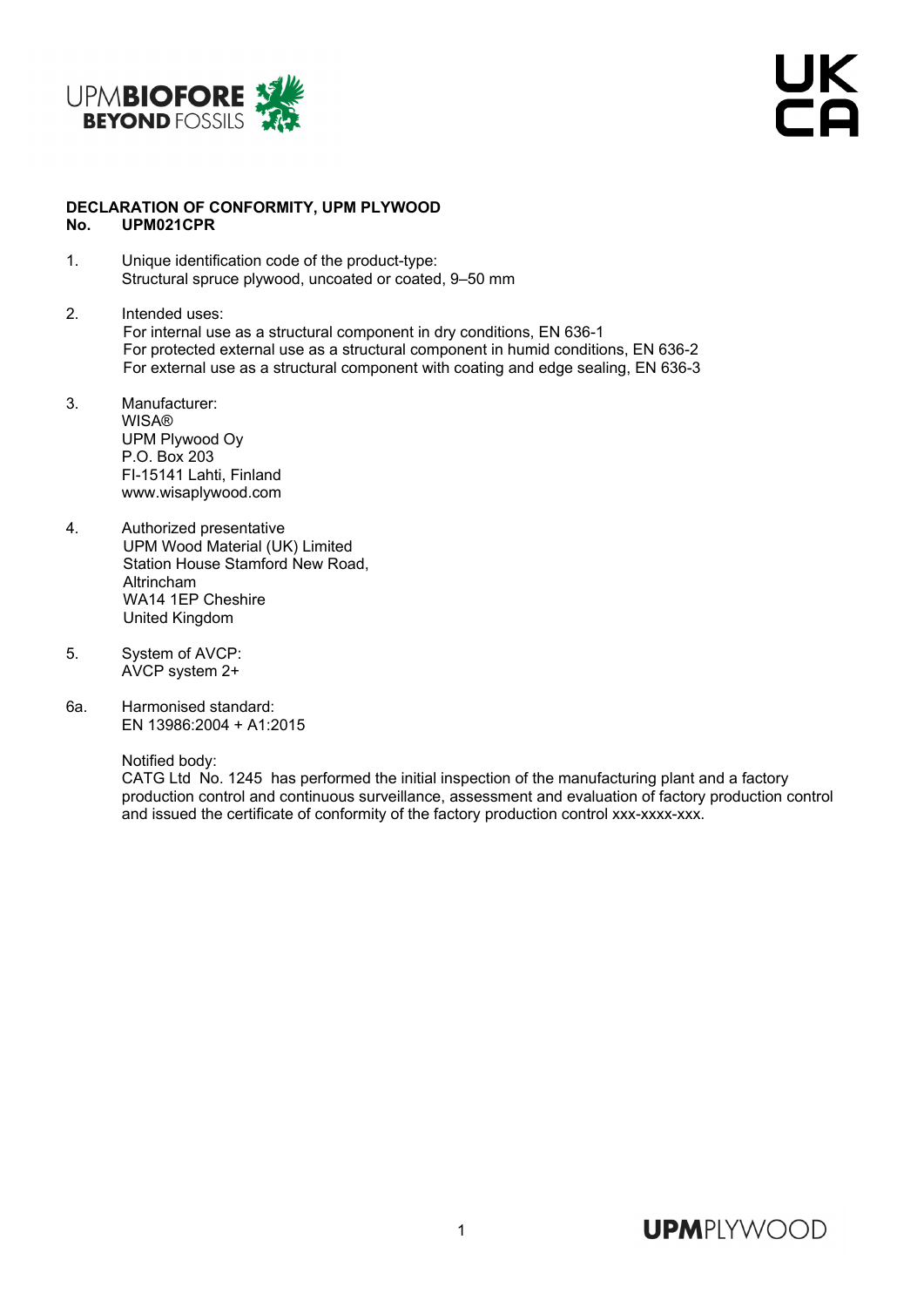

## 7. Declared performance:

| <b>Essential characteristics</b>   | <b>Performance</b>                   | <b>Harmonised standard</b> |  |  |
|------------------------------------|--------------------------------------|----------------------------|--|--|
| Point load strength and stiffness  | NPD                                  |                            |  |  |
| Racking resistance                 | Calculation according to EN 1995-1-1 |                            |  |  |
| Impact resistance                  | <b>NPD</b>                           |                            |  |  |
|                                    | Wet 66, dry 190 (uncoated)           |                            |  |  |
| Water vapour permeability u        | Mean density 460 kg/m <sup>3</sup>   |                            |  |  |
| Release of formaldehyde            | E <sub>1</sub>                       |                            |  |  |
| Content of pentachlorophenol (PCP) | $\leq 5$ ppm                         |                            |  |  |
| Airborne sound insulation          | <b>NPD</b>                           | EN 13986:2004+A1:2015      |  |  |
| Sound absorption $\alpha$          | 0,10/0,30                            |                            |  |  |
| Thermal conductivity $\lambda$     | $0.13$ W/mK                          |                            |  |  |
| Embedment strength                 | Calculation according to EN 1995-1-1 |                            |  |  |
| Air permeability                   | <b>NPD</b>                           |                            |  |  |
| Bonding quality (acc. to EN 314-2) | Class 3                              |                            |  |  |
| <b>Biological durability</b>       | Use class 2                          |                            |  |  |

| <b>Reaction to fire</b>                                                                           |                              |                                         |                            |  |  |  |  |  |
|---------------------------------------------------------------------------------------------------|------------------------------|-----------------------------------------|----------------------------|--|--|--|--|--|
| End use condition $(6)$                                                                           | Minimum<br>thickness<br>(mm) | Class $(7)$<br>(excluding<br>floorings) | Class $(8)$<br>(floorings) |  |  |  |  |  |
| Without an air gap behind the wood-based panel (1), (2), (5)                                      | 15                           | $D-s2. d0$                              | $D_{fl}$ -s1               |  |  |  |  |  |
| With a closed or an open air gap not more than 22 mm behind the wood-based<br>panel $(3)$ , $(5)$ | 15                           | D-s2, d2                                |                            |  |  |  |  |  |
| With a closed air gap behind the wood-based panel (4), (5)                                        | 15                           | D-s2, d1                                | $D_{fl}$ -s1               |  |  |  |  |  |
| With an open air gap behind the wood-based panel (4), (5)                                         | 18                           | $D-s2, d0$                              | $D_{fl}$ -s1               |  |  |  |  |  |

(1) Mounted without an air gap directly against class A1 or A2-s1, d0 products with minimum density 10kg/m3 or at least class D-s2, d2.<br>
(2) A substrate of cellulose insulation material of at least class E may be included gaps in between.<br><sup>(7)</sup> Class as provided for in Table 1 of the Annex to Decision 2000/147/EC.<br><sup>(8)</sup> Class as provided for in Table 2 of the Annex to Decision 2000/147/EC.

## **UPMPLYWOOD**